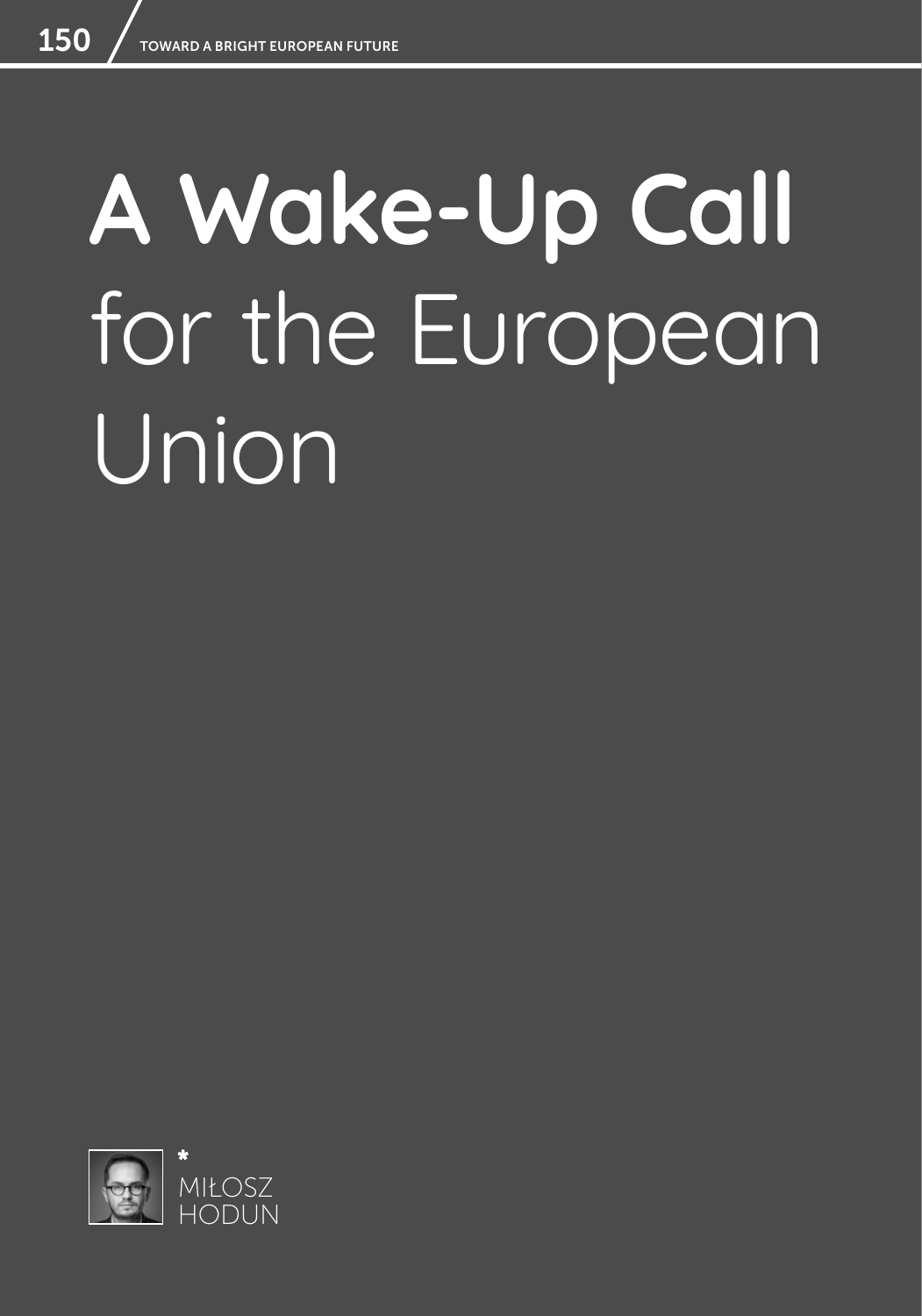**Many in 2019 the idea of**<br> **Hen in 2019 the idea of**<br> **Future of Europe was an-<br>
nounced, there was a lot<br>
of optimism – both of-<br>
ficial and spontaneous. The Conference** the Conference on the Future of Europe was announced, there was a lot of optimism – both ofwas supposed to be the cure for Europe's ills under current political circumstances. It placed citizens at the centre of reform in the European Union. The European Parliament, the Council of Europe, and the European Commission have committed to listening to Europeans and to following up, within their sphere of competences, on the recommendations made.

Discussions have started. Politicians were excited. Liberals from the Renew Group proposed, among others, drafting the European Citizenship Statute, which would outline the existing rights for citizens – such as the right to vote and to stand as a candidate in elections to the European Parliament, and also in municipal elections. It shall ensure as well consular rights, the right of petition, the European Citizens' Initiative, and freedom of movement. Many interesting ideas were put on the table. Numerous uninteresting ones too.

But citizens were less excited about the process. Most of them have probably never heard about it, and only few – the most determined and dedicated ones – have participated in discussions. Also, experts, even the most pro-European ones, were skeptical about the success of the Conference. Scholars and activists have stressed that EU institutions had no idea about its purpose. Now, in April 2022, shortly before the end of the CoFoE (an acronym recognized only in the Brussels bubble), the organizers are still not sure what they will do with citizens' recommendations. Original enthusiasm became replaced by increasing doubts. It looked like the answers to the key questions would not be delivered.

## 99

POPULISM AND REJECTION OF THE RULE OF LAW MAKES EUROPE MORE VUL-NERABLE TOWARDS EXTERNAL THREATS

Then, on February 24, 2022, everything changed. Russia, unprovoked, brutally attacked independent Ukraine. A war in Europe has ensued. A brutal, inhumane war that after a month has cost lives of thousands innocent civilians. The Russian invasion was a tragic wake-up call for Europe. No institution and no leader can now avoid serious discussion about the future of Europe. The time of *business as usual* and thinking only about better comfort are gone. European citizens – definitely those in Central and Eastern Europe – understand that we must act not only to protect our democracies and rights, but also to defend our freedom and independence. The discussion about the future of Europe has truly begun, and the voices coming from the CEE region are and will be heard.

This discussion will cover many topics, and some of them are not that obvious. It must start with a debate about the general structure of the European Union. Liberals have a clear view of the European integration being the only way to ensure peace and security on the continent. We can clearly see that a federal dream is not over yet. There